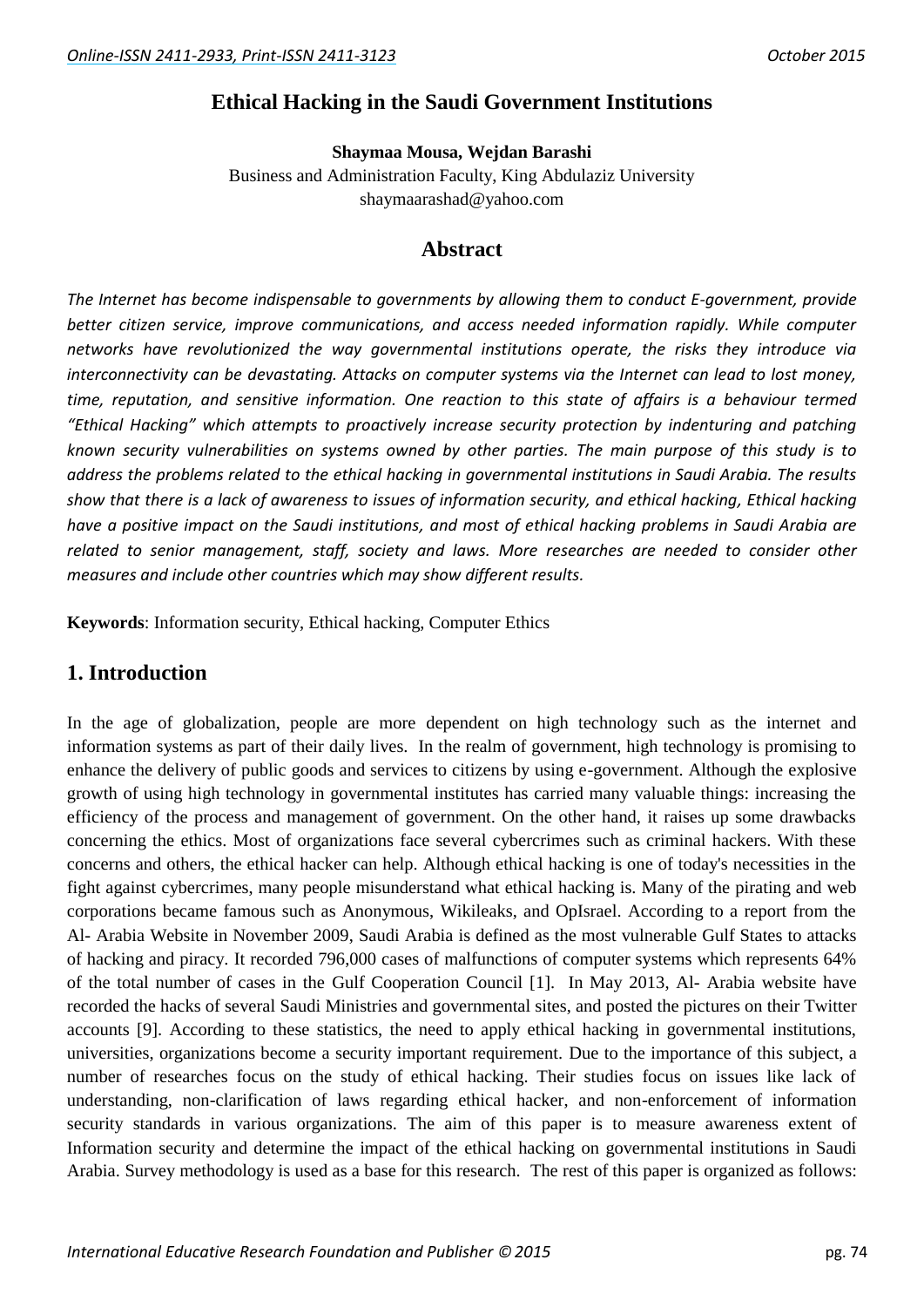Section 2 describes ethical hacking. Section 3 illuminates literature review. Section 4 shows methodology. Section 5 is results and discussion. It end with conclusion in Section 6.

# **2. Ethical Hacking**

Ethical hacking is an assessment to test and check an information technology environment for possible weak links and vulnerabilities. Ethical hacking describes the process of hacking a network in an ethical way, therefore with good intention [2]. Ethical hacking plays an important role in evaluating the information security of organizations by giving a pointer for organizations to weaknesses in their systems to prevent security breaches. By this way, ethical hacking increases the empowerment of information security of these organizations and enables them fighting E-terrorism and supporting the national security [5, 8]. There are two groups of ethical hackers: White-hat hackers and black-hat hackers. White-hat hackers are those who are usually security professionals with a knowledge of hacking and the hacker toolset. They use their knowledge to trace weaknesses. It is critical for them to get permission prior to beginning any hacking activity [3]. In contrast, the black-hat hackers use their skills and abilities to invade the privacy or intellectual property of others, breach systems, or destroy them. They use the same methods and techniques of White-hat hackers. They frequently do that out of political, social, religious, or cultural reasons.

An ethical hacker's evaluation of a system's security seeks answers to three basic questions: 1) What can an intruder see on the target systems? 2) What can an intruder do with that information? 3) Does anyone at the target notice the intruder's attempts or successes? [2].

# **3. Literature Review**

Prior research has identified several important issues regarding ethical hacking. This prior focus on issues like lack of understanding what is the hacking and its types, non-clarification of laws regarding ethical hacker, and non-enforcement of information security standards in various organizations.

[2] Describe what ethical hacking is, what it can do, an ethical hacking methodology as well as some tools which can be used for an ethical hack. They suggest that an ethical hackers do not need to hide his traces as he is testing the client environment comprehensively.

[6] Show that ethical hacking is nothing new. It has been an accepted term in the world of information security for quite some time. They mention that ethical hacking provide a unique solution to secure the client networks. Furthermore, they indicate that no security plan guarantee success, and without management support, failure is guaranteed. [6] Figure out after organizations have identified risks, enlisted services, and digested the results of ethical hacking activities, remediation efforts must be planned and engaged. They find out that maintaining security is dynamic and flexible process.

[4] Try to differentiate between a criminal hacker and an ethical hacker. They demonstrate how the ethical hack strengthen the security of the overall systems environment. They notice that there is so much confusion surrounding what makes hacking ethical and unethical and its subsequent legal treatment.

[5]Investigate the method of how to help keep ethical hacking, ethical. Also, they discusses how much can we trust ethical hackers? They explain the idea of teaching people how to hack systems becomes ethical issue and on the ethical considerations for teaching ethical hacking. They identify that none can ever be certain of the intentions of someone else, so the blame cannot reside with the teacher. Moreover, they indicate that none can prove if it is ethical to teach people how to bypass these physical security measures because their skills are necessary when used ethically. They suggest using different models to monitor employees closely to reduce the risk of impact. It can also decrease the impact by identifying implications early enough to help reduce the impact of confrontation.

[10] Aim to report the profile and the individual opinions of the students of Alexander Technological Institute in fundamental ethical and social principles. They show that the students faced some issues when it comes to ethics and social responsibility, this was due to: students lacked the critical thinking skills, which helps them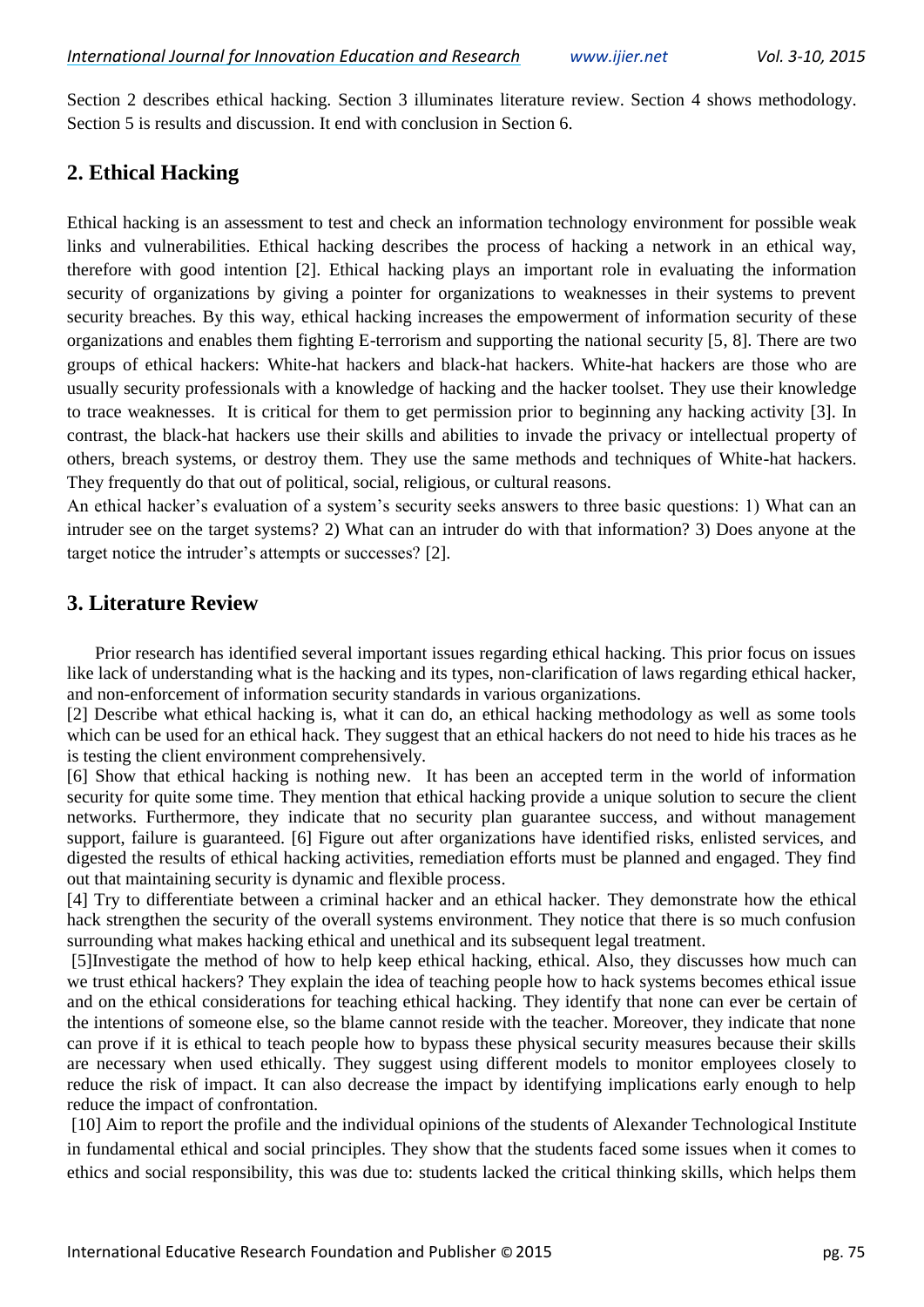to make better choices. They recommend that a separate course in Ethics would substantially raise the chances of more ethical awareness amongst the IT students.

## **4. Methodology**

This study aims at assessing the study samples awareness extent of Information security, illustrate the concept of ethical hacking knowledge, shows the impact of the ethical hacking, also, list the problems of ethical hacking from the study sample point of view.

Four educational organizations were included in the study: King Abdul Aziz University, King Saud University, King Fahd University of Petroleum and Minerals, and King Abdullah University of Science and Technology. Five non-educational organizations were included in the study: Jeddah Municipality, Riyadh Municipality, Saudi Arabia Airlines, the Ministry of Communications and Information Technology, Communications and Information Technology organization. These organizations represent the most important organizations in different regions in Saudi Arabia: Central Region, Western Region and Eastern Region. Researchers wanted to distribute the questionnaires in Saudi ARAMCO, which considered one of the most important organizations in the Kingdom of Saudi Arabia based in the Eastern region to become there is convergence between the numbers of organizations according to the zone. The IT manager had been addressing, who showed his willingness but the rejection came from the Department of Public Relations of the organization do not allow the distribution of questionnaires in Saudi ARAMCO.

A random sample of 303managers and employees from information technology and information security departments was gathered, 226 for non-educational sector and 75 for educational sector. The determining Sample Size from a Given Population table was used to determine the size of the sample to be withdrawn from the target community [7].

The survey questions aimed to know the targeted samples' perspective and their view regarding the systems used in their companies. A survey questionnaire consists of three basic parts as follows: Part I, which aims to gather demographic information on the respondents such as name, specialization, position, and years of experience. Part II aims to collect general information about ethical hacking in the organization. Part III aims to achieve the objectives of the study and answer its questions. this part contains four dimensions which comprise 43 items that will be measured using a five-point Likert scale, where (1) strongly disagree, (2) disagree, (3) Not sure, (4)agree, (5)strongly agree. (See Appendix 1 for more details).

Participated organizations categorized as educational sector and non-educational sector. Educational sector includes King Abdul Aziz University, King Saud University, King Fahd University of Petroleum and Minerals, and King Abdullah University of Science and technology. Non-education sector includes Municipality of Jeddah, Municipality of Riyadh, Saudi Arabian Airlines, Ministry of Communications and Information Technology, and Communications and Information Technology organization.

Test of questionnaire study stability was conducted by Alpha Cronbach's lab for each axis of the Study axes.

### **5. Results And Discussion**

The survey results analyzed using the statistical program SPSS version11.The 303 questionnaires gathered from sample. Two samples excluded because the answers are not completed. As a result, the total number of sample become 301.

The result of first part of the questionnaire clarify that (33.6%) of education sector respondents in contrast, (82.7%) of non-education sector are specialized. According to years of experience, the percentage of who have five years or less of experience is came (48.7%) for education sector in contrast, ( 32% ) noneducational sector.

The second part of the questionnaire, clarifies that the percentages of respondents in the both sectors, who have agreed of the existence a specialized section for information security, is (75.2%) and (90.7%)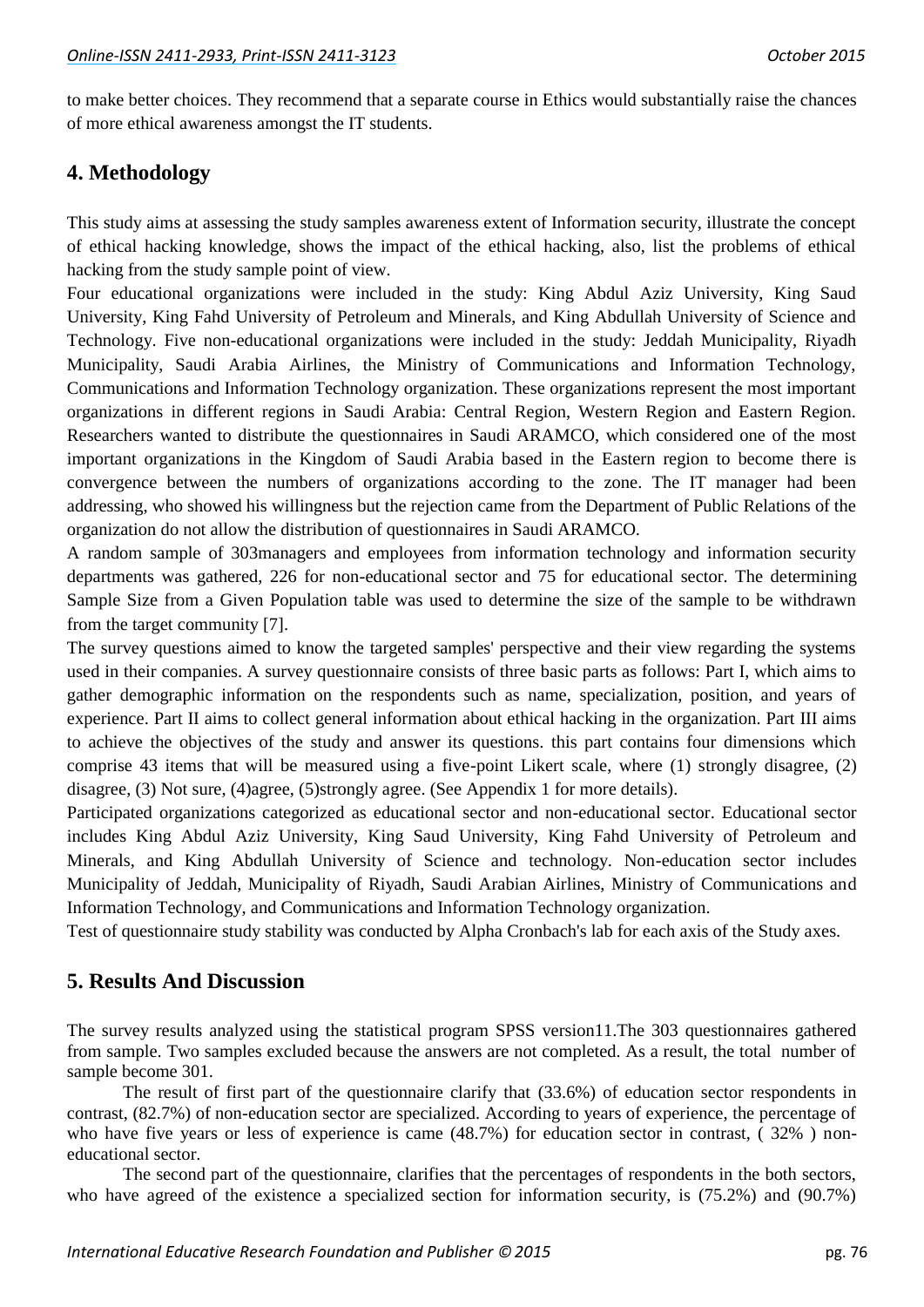respectively of the total respondents and this is important for all organizations. The respondents in the educational and non-educational sectors are not sure of the existence of a ethical hacking in the organization by (60.6%) and (50.7%) respectively. In the educational sector, (54.5%) of respondents who answered 'yes', confirm that ethical hacker outside the organization, while non- educational sector percentage is (3.33%.). The majority of his answers were not sure that the organization is performing hacking testing that in educational and non-educational sectors with percentages (67.7%) and (56 %) respectively.

The following is the third part which shows the sample answers to the following four axes: information security, the concept of ethical hacking, its impact and its problems.

#### **Information Security**

Table<sup>[1]</sup> shows the sample responses about information security phrases axis in the educational  $\&$ non-educational sector.

|                          | Educational |             |            | Non-educational |
|--------------------------|-------------|-------------|------------|-----------------|
| Degree staff<br>feedback | Repetition  | Percentage% | Repetition | Percentage%     |
| <b>Strongly Disagree</b> | 12          | 5.2         |            |                 |
| Disagree                 | 39          | 17.3        | 3          | 4.0             |
| Not sure                 | 58          | 25.7        | 20         | 26.7            |
| Agree                    | 82          | 36.3        | 41         | 54.7            |
| Strongly agree           | 35          | 15.5        | 11         | 14.6            |
| Total                    | 226         | 100.0       | 75         | 100.0           |

# **Table 1: The responses about information security in the educational & non-educational sector**

From table 1, it is clear that the proportions of respondents who have sufficient information security in the education sector and non-educational (51.8%) and (60.3%), which is low for the staff of information technology and information security in organizations.

#### **Concept Of Ethical Hacking**

Table [2] shows the sample responses about concept of ethical hacking phrases axis in the educational & non-educational sector.

|                          | Educational |                    | Non-educational |             |  |
|--------------------------|-------------|--------------------|-----------------|-------------|--|
| Degree staff<br>feedback | Repetition  | Percentage<br>$\%$ | Repetition      | Percentage% |  |
| <b>Strongly Disagree</b> | 2           | 0.9                |                 |             |  |
| Disagree                 | 13          | 5.8                | 3               | 4.0         |  |
| Not sure                 | 105         | 46.5               | 25              | 33.3        |  |
| Agree                    | 96          | 42.4               | 45              | 60.0        |  |
| Strongly agree           | 10          | 4.4                | $\overline{2}$  | 2.7         |  |
| Total                    | 226         | 100.0<br>7.        | 75              | 100.0       |  |

**Table 2: The responses about ethical hacking in the educational & non-educational sector**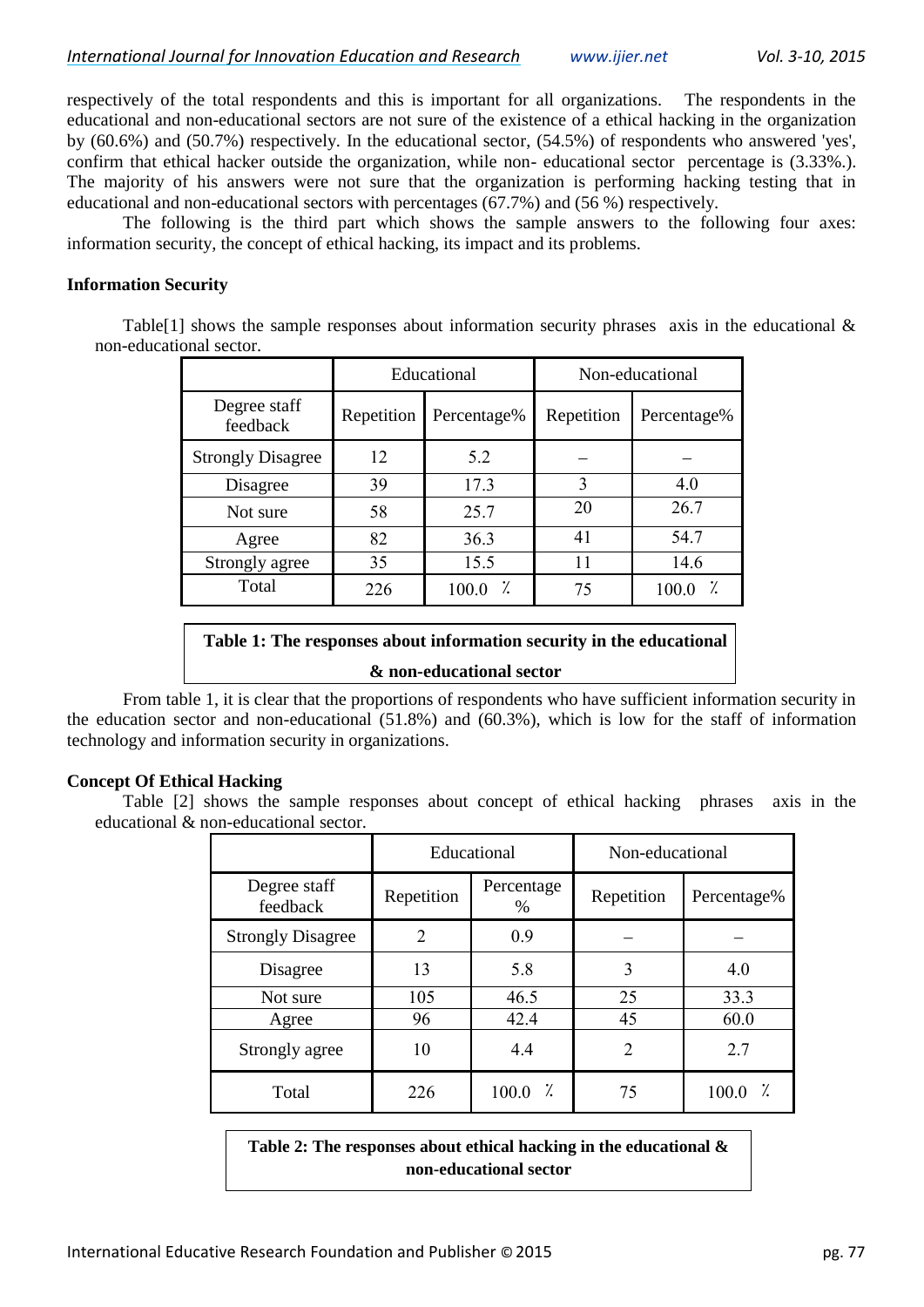Table 2 shows that educational and non-educational respondents answered towards the concept of ethical hacking awareness is (46.8%), and (62.7%).Whilst (46.5%) and (33.3%) not sure.

 Table 1 and 2 show that a proportion of specialists in both sectors do not have the awareness and knowledge of the existence of a specialized section for information security and the ethical hacking.

The organization has a defect in the conduct of tests, or it does not educate or alert the staff and users when doing these tests. Lack of awareness among managers and staff of the issues of information security and ethical hacking and conduct of tests, therefore there is a great lack of awareness in society in general. The lack of awareness of ethical hacking is due to the novelty of its conception and not discussed in studies and researches in the Arab world, particularly in Saudi Arabia, and that the organizations may deliberately hide dealing with this technique in information security.

#### **Effect Of The Ethical Hacking**

Table[3] shows the sample responses about effect of the ethical hacking Phrases axis in the educational & non-educational sector, terms that E1, E2, ... explain numbering of questionnaire phrases**.**

|                |                         | Educational           |                |                         | Non educational       |                |  |  |
|----------------|-------------------------|-----------------------|----------------|-------------------------|-----------------------|----------------|--|--|
| Phrases        | The weighted<br>average | Weight<br>percentile% | Order          | The weighted<br>average | Weight<br>percentile% | Order          |  |  |
| E1             | 3.79                    | 69.75                 | $\overline{2}$ | 4.20                    | 80.00                 | 1              |  |  |
| E2             | 3.76                    | 69.00                 | 3              | 3.87                    | 71.67                 | 3              |  |  |
| E <sub>3</sub> | 3.61                    | 65.25                 | $\overline{4}$ | 3.76                    | 69.00                 | $\overline{4}$ |  |  |
| E4             | 3.57                    | 64.25                 | 5              | 3.76                    | 69.00                 | 5              |  |  |
| E <sub>5</sub> | 3.86                    | 71.50                 | $\mathbf{1}$   | 4.17                    | 79.33                 | $\overline{2}$ |  |  |
| E <sub>6</sub> | 2.97                    | 49.25                 | 7              | 3.32                    | 58.00                 | 6              |  |  |
| E7             | 3.10                    | 52.50                 | 6              | 3.05                    | 51.33                 | $\overline{7}$ |  |  |
| E <sub>8</sub> | 2.96                    | 49.00                 | 8              | 2.81                    | 45.33                 | 8              |  |  |

#### Table 3: The responses about effect of the ethical hacking in the educational& non-educational sector

The above table 3, shows that clarifies the effect of ethical hacking in the educational  $\&$  noneducational sectors that were ranked as the mentioned in the table. The educational and non-educational sectors agreed that the rankedE1 and E5 phrases are the most influential. It is considered the most important positive effects on the organization.

Ethical hacking has a positive impact on organizations, the most important impacts are: Ethical hacking makes employees more aware in dealing with information security issues. Ethical hacking is considered one of the most important techniques used to ensure the security of the organization. Ethical hacking increases the credibility of the organization. Ethical hacking enhances the commitment to the client. Ethical hacking increases the competitive advantage to the organization.

#### **Problems Of Ethical Hacking**

Table[4] shows the sample responses about problems of the ethical hacking Phrases axis in the educational & non-educational sector, terms that P1, P2, ... explain numbering of questionnaire phrases.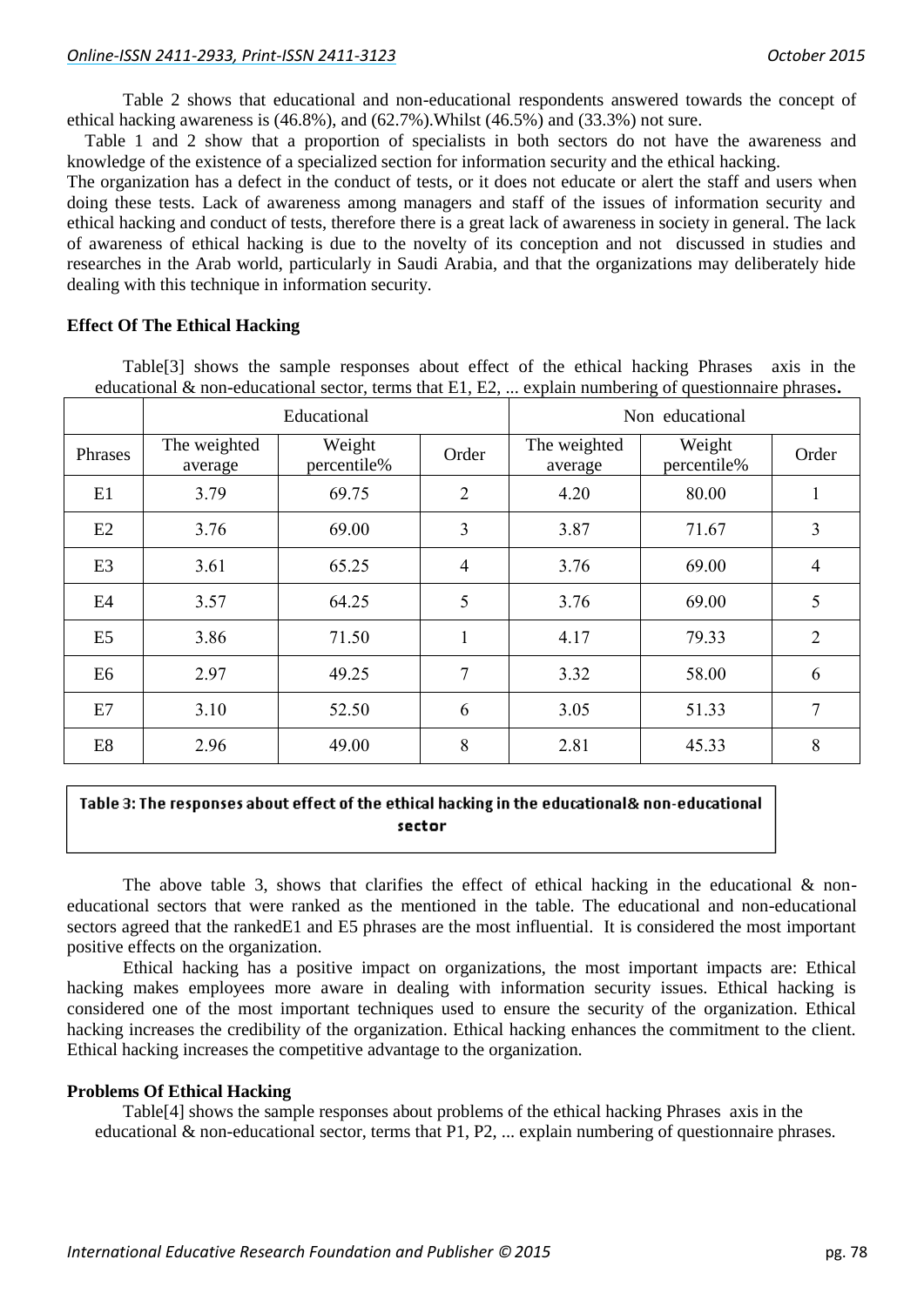*International Journal for Innovation Education and Research [www.ijier.net](http://www.ijier.net/) Vol. 3-10, 2015*

|                |                     | Educational           |                |                     | Non educational       |                |  |  |
|----------------|---------------------|-----------------------|----------------|---------------------|-----------------------|----------------|--|--|
| Phrases        | weighted<br>average | Weight<br>percentile% | Order          | weighted<br>average | Weight<br>percentile% | Order          |  |  |
| P <sub>1</sub> | 3.45                | 61.25                 | 2              | 3.33                | 58.25                 |                |  |  |
| P <sub>2</sub> | 3.16                | 54.00                 | 6              | 3.04                | 51.00                 | 5              |  |  |
| P <sub>3</sub> | 3.49                | 62.25                 |                | 3.33                | 58.25                 | $\overline{2}$ |  |  |
| P4             | 3.40                | 60.00                 | $\overline{4}$ | 2.84                | 46.00                 | 6              |  |  |
| P <sub>5</sub> | 3.38                | 59.50                 | 5              | 3.17                | 54.25                 | $\overline{4}$ |  |  |
| P <sub>6</sub> | 3.42                | 60.50                 | 3              | 3.27                | 56.75                 | 3              |  |  |

# **Table 4: The responses about problems of the ethical hacking in the educational& non-educational sector**

The above table 4, shows clarifies the ethical hacking problems in the educational & non-educational sectors that were ordered as the mentioned in the table.

Educational and non-educational sector agreed on that the most important ethical hacking problems affecting organizations in Saudi Arabia are the phrases No. P1, P3, and P6, respectively. While respondents of noneducational sector phases No.2,4 are not considered a problem of ethical hacking in organizations. This applies with practice, where the possibilities of non-educational sectors outweigh the educational sectors. Concludes from the above, the most important problems of ethical hacking in the educational and non-

educational sector in Saudi Arabia are those relating to senior management, staff, society and laws.

# **6. Conclusion**

Governments, companies, and private citizens around the world are apprehensive to be a part of this revolution, but they are afraid that some hacker will break into their Web server and replace their logo with pornography, read their e-mail, steal their credit card number from an on-line shopping site, or implant software that will secretly transmit their organization's secrets to the open Internet.

This study aims to discuss the ethical hacking and its issues and influence on information security in governmental entities in Saudi Arabia. Nowadays, Saudi governments have become more dependent on the information systems. The benefits of the development of this system enormous, including access to highefficiency organizations, improve communication with customers, services, and the quality. Also, it increases the competitiveness of countries power.

The result of this study shows the lack of awareness for managers and officials of information security. Also, it finds that ethical hacking has a positive influence on the organizations, as the sample individuals picked from the organizations have agreed on two impacts; it makes managers and officials more aware of information security issues, and that it's one of the most important techniques used to ensure the security of the organization. In addition, it figures out that one of the main problems of ethical hacking within educational and non-educational organizations are related to the lack of senior management, staff, and society awareness.

This study confirms that in both educational and non- educational sectors, there is a lack of information security awareness among employee. Also, the years of experience in the sectors are less than five years for most of employees.

 It's noticeable that the education sectors hire security specialist's more than administrative cadres in information technology. Moreover, that clears that non –educational sector already have information security specialists. This explains why government educational sectors are typically dealing with competent foreign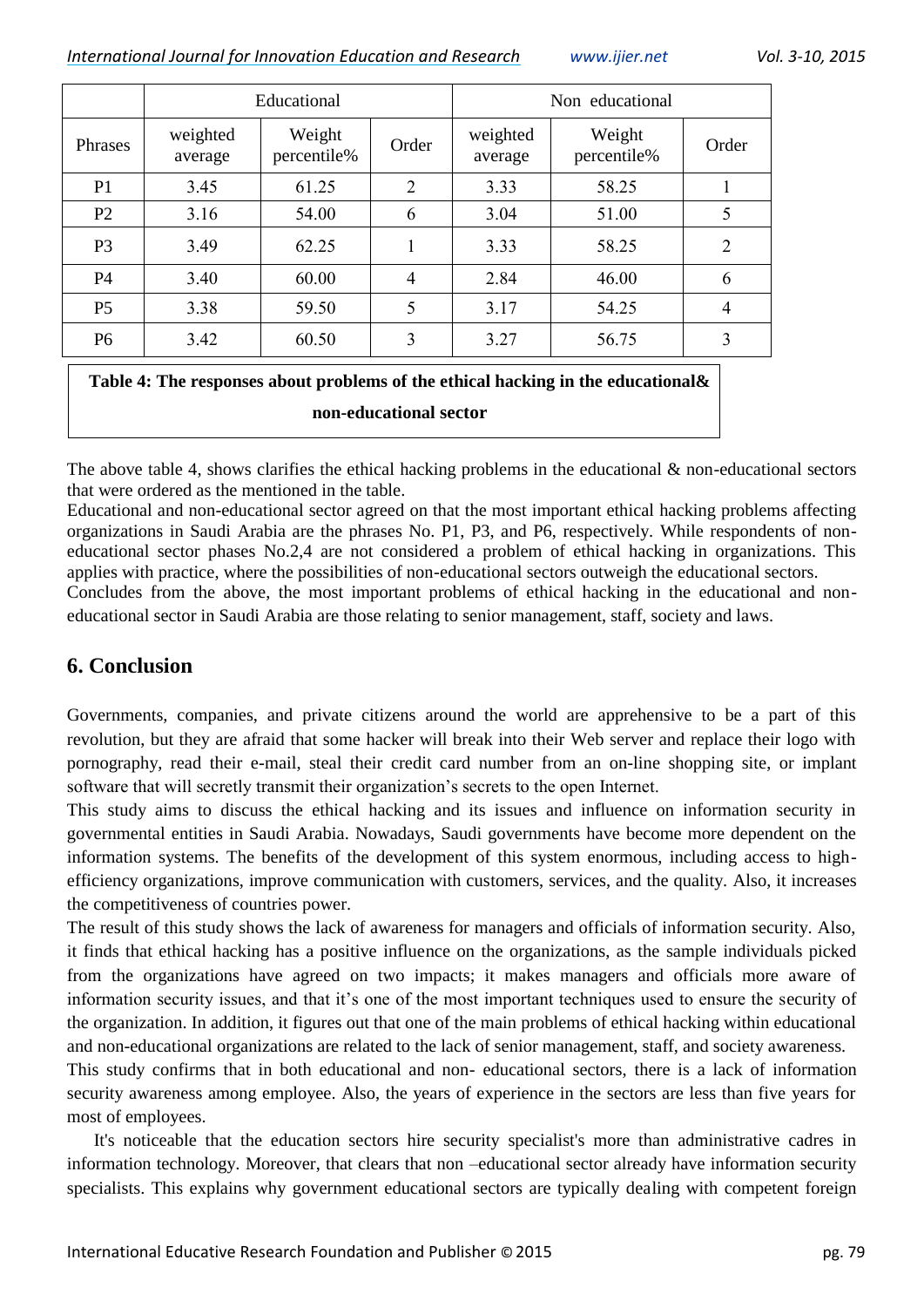companies and organizations for testing their system using ethical hacking. And as for a non- educational governmental sector that provides services or products, they depend on staff from within the organization. There is lack of awareness of managers and staff to issues of information security, ethical hacking and performance tests.

The educational and non-educational sectors response agreed that phrases as follow: ethical hacking one of the most important techniques used to ensure the organization information security and applying ethical hacking in the organization makes employees more aware to deal with information security issues, are the most important positive effects on the organization.

Educational and non-educational sector agreed on that the most important ethical hacking problems affecting organizations in Saudi Arabia are these phrases respectively, Problems related to senior management, Problems related to staff, laws, and society. While respondents of non-educational sector a Problems relating to the capabilities of the organization, and Problems relating to implementation, are not considered a problem of ethical hacking in organizations. This applies with practice, where the possibilities of non-educational sectors outweigh the educational sectors.

The percentage of respondents in the educational and non-educational sectors in general is not sure with their big percentage in most phrases; this confirms what has already been mentioned, a lack of awareness among managers and staff information technology and security departments in the organizations in the information security issues.

# **7. References**

[1]Ajbaili,M. *Saudi & UAE at high risk to cyber-crime*: report, al-arabiya news,dubai,(2009).Available:http://www.alarabiya.net/articles/2009/11/15/91411.html

[2] Baumann,R.*Ethical hacking*,(2002), Accessed:February15,2012.Available[:http://www.giac.org/registration/gsec](http://www.giac.org/registration/gsec)

[3] Graves, K. CEH® *Certified Ethical Hacker StudyGuide*,Indianapolis: sybox& wily, (2010).

[4] Jain, B, Ravi,K.*Hacking- Ethical or Criminal-A Legal Quandary*,The Icfai University Press, (2008).

[5] JAMIL,D andALI KHAN,M*.Is Ethical Hacking Ethical*,International Journal of Engineering Science and Technology(IJEST), Vol .3 No.5. (2011),pp. 3758-3763.

[6] Kraus,R.ISSA member*,Ethical hacking from start to success*, ISSA Journal,San antonio,USA, (2009),pp.14-18.

[7] Krejcie,R and Morgan,D. *Determining Sample Size For Research Activities*, In Educational And Psychological Measurement. University of Minnesota,Texas A. & M. University, (1970) , pp.607-610.

[8]Pondent, C. eHow Contributor *The Advantages of Ethical Hacking* Accessed:May7,2012. Available:http://www.ehow.com/info\_8431442\_advantages ethical-hacking.html

[9] Reuters. *Saudi Arabia says hackers sabotagegovernment websites*,Al-arabiya news,Riyadh,KSA,(2013)Available[:http://english.alarabiya.net/en/media/2013/05/18/Saudi-Arabia-says](http://english.alarabiya.net/en/media/2013/05/18/Saudi-Arabia-says-hackers-sabotage-government-websites.html)[hackers-sabotage-government-websites.html](http://english.alarabiya.net/en/media/2013/05/18/Saudi-Arabia-says-hackers-sabotage-government-websites.html)

[10] Voutsa, A.E , Siakas,V. E , Nisioti ,S. K , and Ross, M, *Survey of Informatics Students' Awareness on Ethical Issues*, The British Computer Society , (ISBN 1-902505-77-8). ( 2006), pp. 139-150.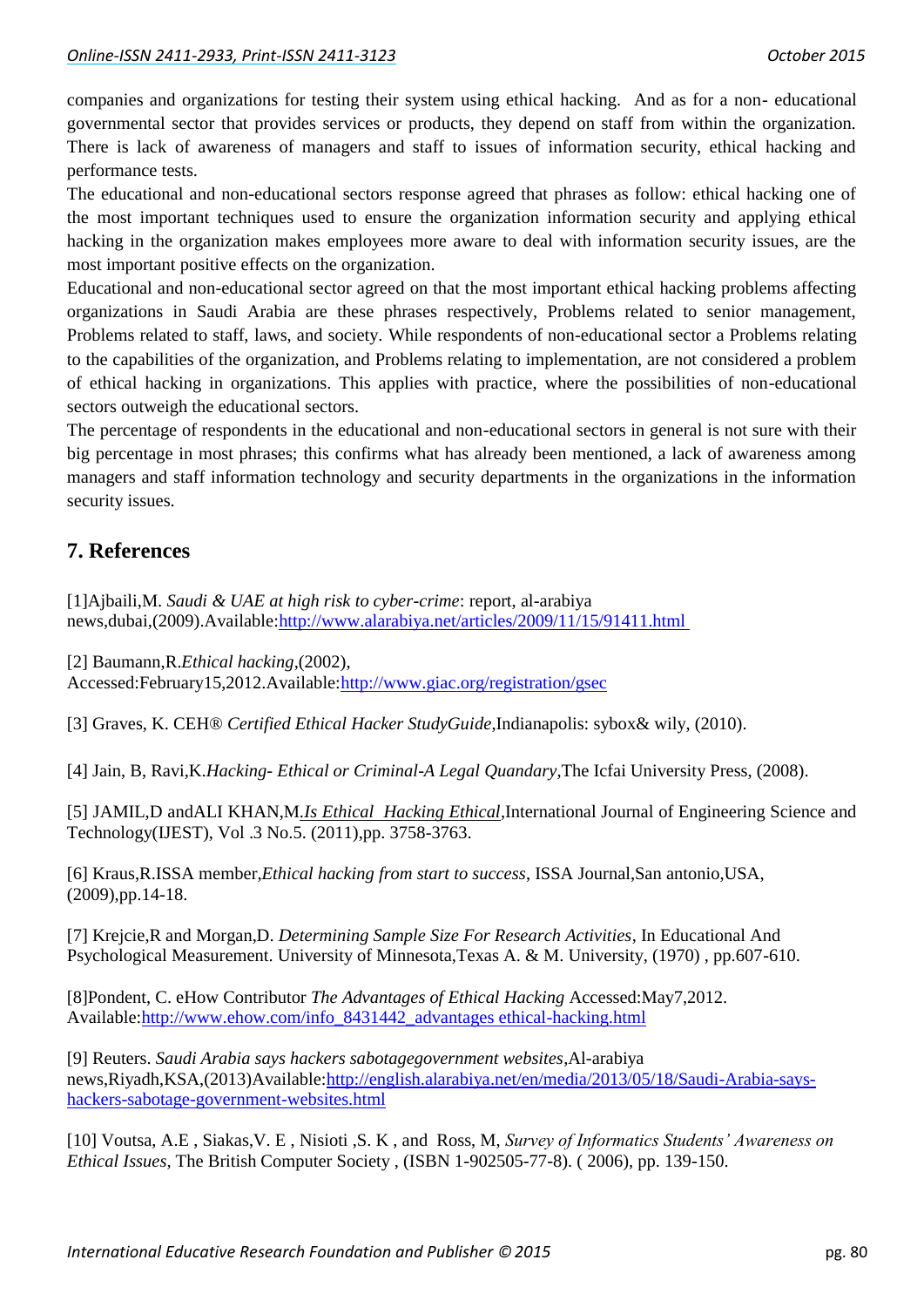## **APPENDIXES**

Appendix1

| <b>First part :</b>                                                                                                                                                                                                                                                                                                                                                                                                                                            |                                                                                                                                          |                                 |              |                    |                 |                                    |
|----------------------------------------------------------------------------------------------------------------------------------------------------------------------------------------------------------------------------------------------------------------------------------------------------------------------------------------------------------------------------------------------------------------------------------------------------------------|------------------------------------------------------------------------------------------------------------------------------------------|---------------------------------|--------------|--------------------|-----------------|------------------------------------|
|                                                                                                                                                                                                                                                                                                                                                                                                                                                                |                                                                                                                                          |                                 |              |                    |                 |                                    |
| 2. Specialization<br><b>OComputer Science</b><br><b>OInformation Security</b><br>OtherO<br>3. Position<br>OIT Manager<br>OIS Manager<br>O Ethical hacker<br>4. Experience years                                                                                                                                                                                                                                                                                | <b>OComputer Engineering</b><br><b>OInformation Systems</b><br>OEmployee in IT department<br>OEmployee in IS department<br>$\circ$ other |                                 |              |                    |                 |                                    |
| O Less than five<br>$O5-10$                                                                                                                                                                                                                                                                                                                                                                                                                                    |                                                                                                                                          |                                 |              |                    |                 |                                    |
| $O$ 11 - 20                                                                                                                                                                                                                                                                                                                                                                                                                                                    | O More than 20                                                                                                                           |                                 |              |                    |                 |                                    |
| <b>Second part :</b><br>1. Does the organization have information security department?<br>O Yes<br>$O$ no<br>2. Does the organization have an ethical hacker?<br>O Not sure<br>$\circ$ no<br>$O$ Yes<br>3. If the answer to the previous question is (yes), are ethical hacker from inside or outside the<br>organization?<br>O Inside the organization<br>4. Does your organization perform hacking testing?<br>O Once a year<br>O None<br><b>Third Part:</b> | O outside the organization<br>O More than once a year<br>O Not sure                                                                      |                                 |              |                    |                 |                                    |
| <b>Statement</b>                                                                                                                                                                                                                                                                                                                                                                                                                                               |                                                                                                                                          | <b>Strongly</b><br><b>Agree</b> | <b>Agree</b> | <b>Not</b><br>sure | <b>Disagree</b> | <b>Strongly</b><br><b>Disagree</b> |
| <b>Information security</b>                                                                                                                                                                                                                                                                                                                                                                                                                                    |                                                                                                                                          |                                 |              |                    |                 |                                    |
| You have enough knowledge about information security                                                                                                                                                                                                                                                                                                                                                                                                           |                                                                                                                                          |                                 |              |                    |                 |                                    |
| You have a full knowledge about the legislation and the<br>laws regarding to information security                                                                                                                                                                                                                                                                                                                                                              |                                                                                                                                          |                                 |              |                    |                 |                                    |
| There are big threats to the governmental organizations in<br>security information                                                                                                                                                                                                                                                                                                                                                                             |                                                                                                                                          |                                 |              |                    |                 |                                    |
| Security procedures in the organization are sufficient to                                                                                                                                                                                                                                                                                                                                                                                                      |                                                                                                                                          |                                 |              |                    |                 |                                    |
| ensure information security                                                                                                                                                                                                                                                                                                                                                                                                                                    |                                                                                                                                          |                                 |              |                    |                 |                                    |
| The organization has clear policies for information                                                                                                                                                                                                                                                                                                                                                                                                            |                                                                                                                                          |                                 |              |                    |                 |                                    |

## **Concept of ethical hacking**

security

| You have sufficient knowledge about the meaning of        |  |  |  |
|-----------------------------------------------------------|--|--|--|
| ethical hacking                                           |  |  |  |
| There is a difference between the ethical hacking and     |  |  |  |
| unethical hacking                                         |  |  |  |
| Monitoring the employees activities by their managers via |  |  |  |
| his PC's considered ethical hacking                       |  |  |  |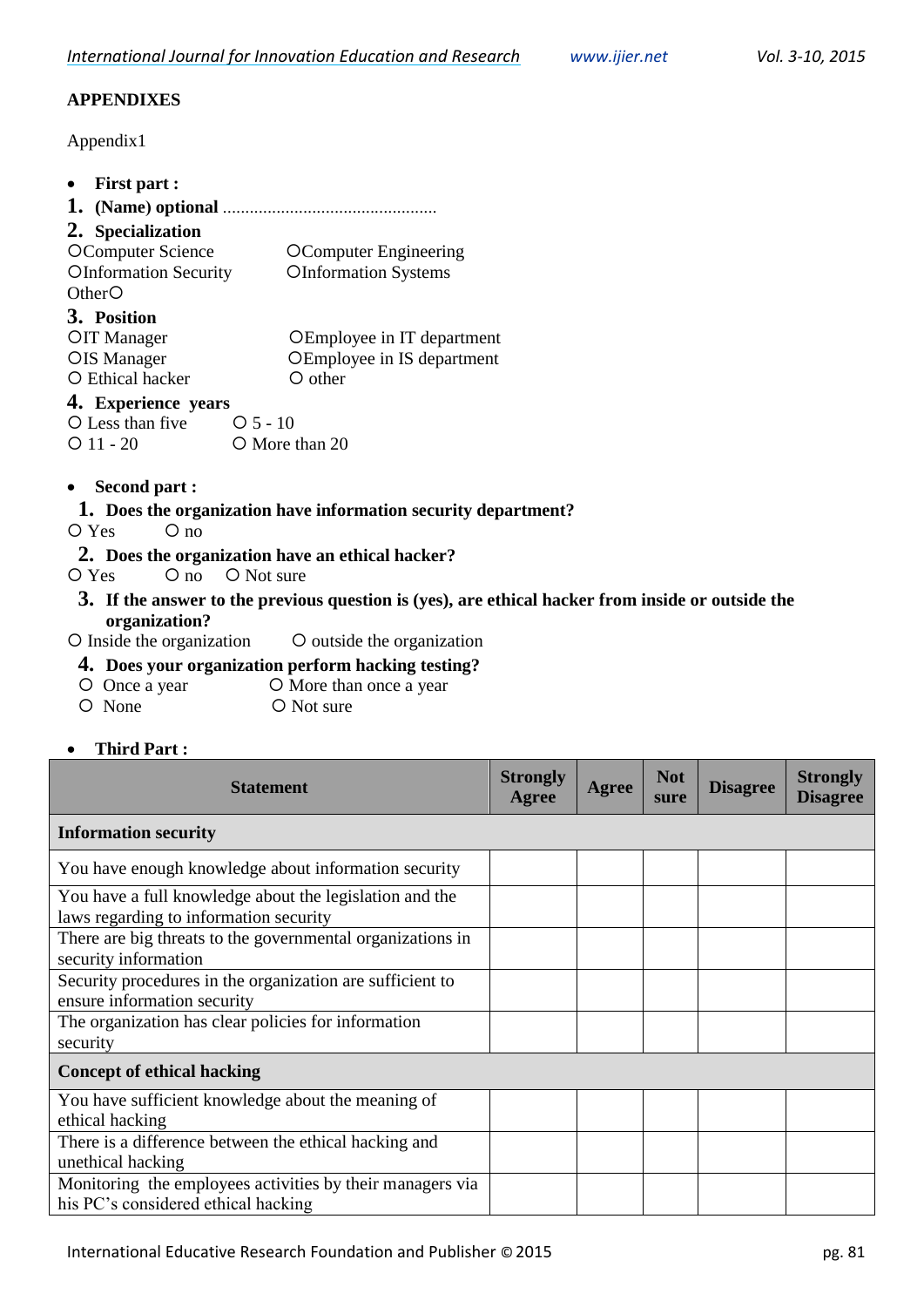| One of the most important objectives of ethical hacking is<br>detected system loopholes and promote level the<br>organization security |  |  |
|----------------------------------------------------------------------------------------------------------------------------------------|--|--|
| Ethical hacker does not fix the security weaknesses                                                                                    |  |  |
| Ethical hacker has the rights to access all information in<br>Organization                                                             |  |  |
| Ethical hacker should contract with organization before<br>starting his work                                                           |  |  |
| <b>Effect of the ethical hacking</b>                                                                                                   |  |  |
| Ethical hacking one of the most important techniques used<br>to ensure the organization information security                           |  |  |
| Ethical hacking increases organization reliability                                                                                     |  |  |
| Ethical hacking enhances the client obligation                                                                                         |  |  |
| Ethical hacking increases the competitive advantage of the<br>organization                                                             |  |  |
| Applying ethical hacking in the organization makes<br>employees more aware to deal with information security<br>issues                 |  |  |
| Your organization got (ISO) after applying ethical hacking                                                                             |  |  |
| Hacker can access unauthorized organization's resources                                                                                |  |  |
| Misuse of information by ethical hacker                                                                                                |  |  |
|                                                                                                                                        |  |  |
| Problems of ethical hacking in your organization                                                                                       |  |  |
| lack of IS senior management awareness about the<br>importance of ethical hacking                                                      |  |  |
| Information security officials are with poor experience<br>regarding the ethical hacking legal and administrative<br>procedures        |  |  |
| Ethical hacker doesn't have sufficient knowledge &<br>experience                                                                       |  |  |
| The higher cost to hire professional ethical hackers in the                                                                            |  |  |
| organization<br>Instructions and legal contracts between ethical hacker and<br>organization are not clear                              |  |  |
| Loss of confidence in the ethical hacker                                                                                               |  |  |
| The system and services failure for a period of time                                                                                   |  |  |
| Lack of specialists in ethical hacker                                                                                                  |  |  |
| The organization does not have management risk<br>assessment                                                                           |  |  |
| Infrastructure that supports information technology in the<br>organization is poor                                                     |  |  |
| Current system is not updated continuously                                                                                             |  |  |
| Size of the organization does not encourage the use ethical<br>hacking<br>The organization lacks the alternative plans to deal with    |  |  |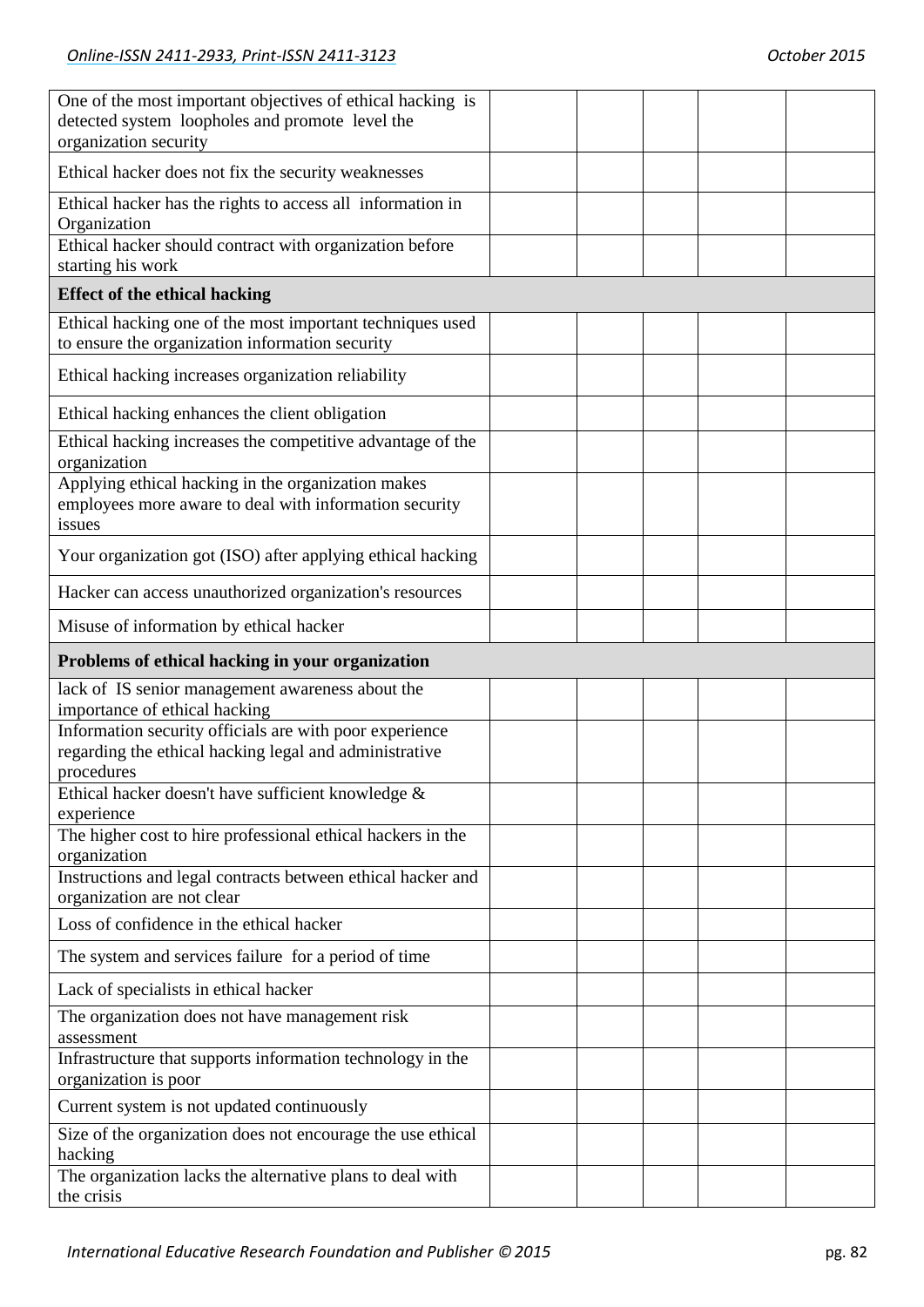| <b>Statement</b>                                                                                                                       | <b>Strongly</b><br>Agree | <b>Agree</b> | <b>Not</b><br>sure | <b>Disagree</b> | <b>Strongly</b><br><b>Disagree</b> |
|----------------------------------------------------------------------------------------------------------------------------------------|--------------------------|--------------|--------------------|-----------------|------------------------------------|
| <b>Information security</b>                                                                                                            |                          |              |                    |                 |                                    |
| You have enough knowledge about information security                                                                                   |                          |              |                    |                 |                                    |
| You have a full knowledge about the legislation and the<br>laws regarding to information security                                      |                          |              |                    |                 |                                    |
| There are big threats to the governmental organizations in<br>security information                                                     |                          |              |                    |                 |                                    |
| Security procedures in the organization are sufficient to<br>ensure information security                                               |                          |              |                    |                 |                                    |
| The organization has clear policies for information<br>security                                                                        |                          |              |                    |                 |                                    |
| <b>Concept of ethical hacking</b>                                                                                                      |                          |              |                    |                 |                                    |
| You have sufficient knowledge about the meaning of<br>ethical hacking                                                                  |                          |              |                    |                 |                                    |
| There is a difference between the ethical hacking and<br>unethical hacking                                                             |                          |              |                    |                 |                                    |
| Monitoring the employees activities by their managers via<br>his PC's considered ethical hacking                                       |                          |              |                    |                 |                                    |
| One of the most important objectives of ethical hacking is<br>detected system loopholes and promote level the<br>organization security |                          |              |                    |                 |                                    |
| Ethical hacker does not fix the security weaknesses                                                                                    |                          |              |                    |                 |                                    |
| Ethical hacker has the rights to access all information in<br>Organization                                                             |                          |              |                    |                 |                                    |
| Ethical hacker should contract with organization before<br>starting his work                                                           |                          |              |                    |                 |                                    |
| <b>Effect of the ethical hacking</b>                                                                                                   |                          |              |                    |                 |                                    |
| Ethical hacking one of the most important techniques used<br>to ensure the organization information security                           |                          |              |                    |                 |                                    |
| Ethical hacking increases organization reliability                                                                                     |                          |              |                    |                 |                                    |
| Ethical hacking enhances the client obligation                                                                                         |                          |              |                    |                 |                                    |
| Ethical hacking increases the competitive advantage of the<br>organization                                                             |                          |              |                    |                 |                                    |
| Applying ethical hacking in the organization makes<br>employees more aware to deal with information security<br>issues                 |                          |              |                    |                 |                                    |
| Your organization got (ISO) after applying ethical hacking                                                                             |                          |              |                    |                 |                                    |
| Hacker can access unauthorized organization's resources                                                                                |                          |              |                    |                 |                                    |
| Misuse of information by ethical hacker                                                                                                |                          |              |                    |                 |                                    |
| The slowness handling of the crisis                                                                                                    |                          |              |                    |                 |                                    |
| No information backup to be used in case of crisis                                                                                     |                          |              |                    |                 |                                    |
| Previous crisis management programs are not evaluated to<br>improve them for future                                                    |                          |              |                    |                 |                                    |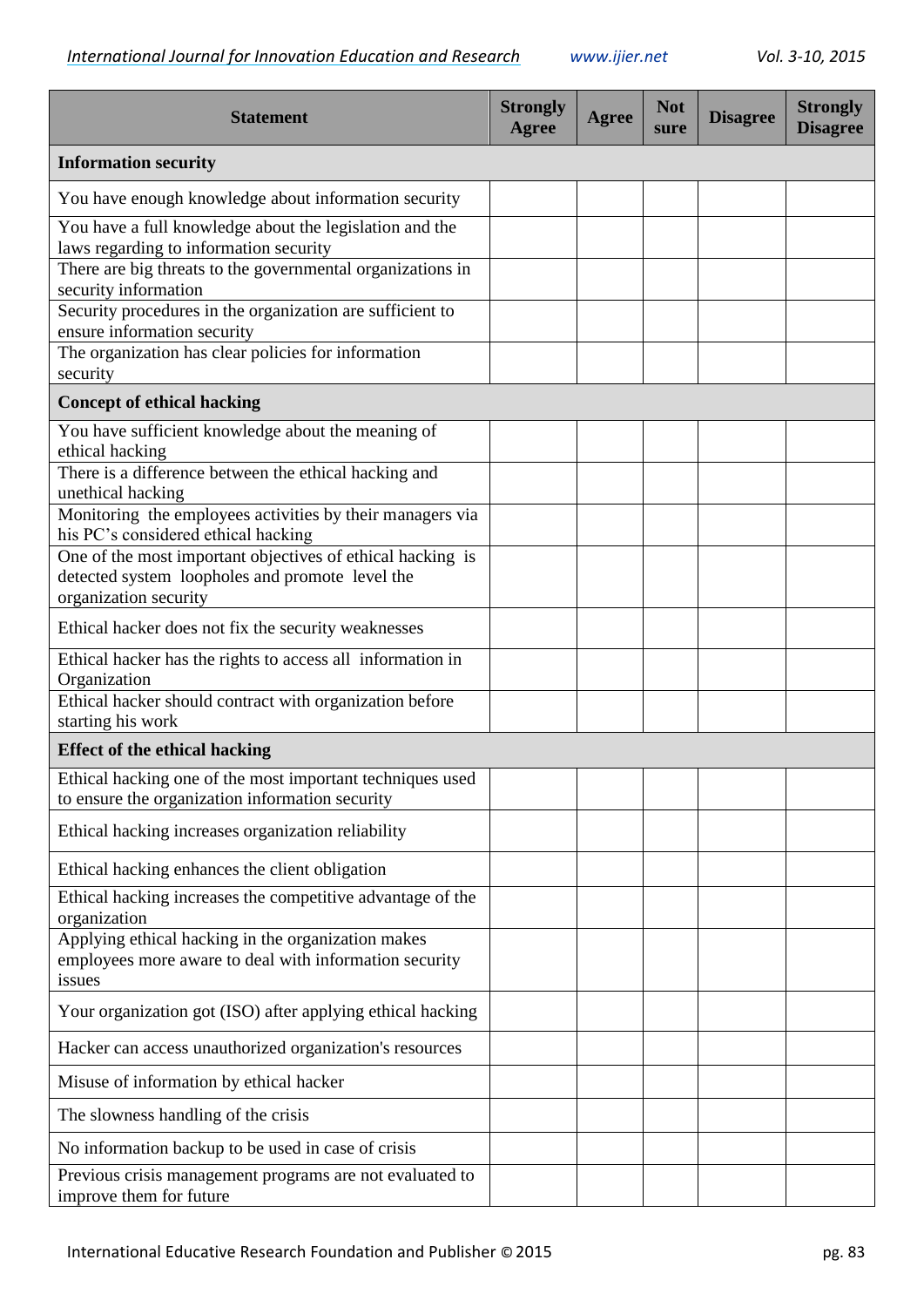| <b>Statement</b>                                                                                                                       | <b>Strongly</b><br><b>Agree</b> | <b>Agree</b> | <b>Not</b><br>sure | <b>Disagree</b> | <b>Strongly</b><br><b>Disagree</b> |
|----------------------------------------------------------------------------------------------------------------------------------------|---------------------------------|--------------|--------------------|-----------------|------------------------------------|
| <b>Information security</b>                                                                                                            |                                 |              |                    |                 |                                    |
| You have enough knowledge about information security                                                                                   |                                 |              |                    |                 |                                    |
| You have a full knowledge about the legislation and the<br>laws regarding to information security                                      |                                 |              |                    |                 |                                    |
| There are big threats to the governmental organizations in<br>security information                                                     |                                 |              |                    |                 |                                    |
| Security procedures in the organization are sufficient to<br>ensure information security                                               |                                 |              |                    |                 |                                    |
| The organization has clear policies for information<br>security                                                                        |                                 |              |                    |                 |                                    |
| <b>Concept of ethical hacking</b>                                                                                                      |                                 |              |                    |                 |                                    |
| You have sufficient knowledge about the meaning of<br>ethical hacking                                                                  |                                 |              |                    |                 |                                    |
| There is a difference between the ethical hacking and<br>unethical hacking                                                             |                                 |              |                    |                 |                                    |
| Monitoring the employees activities by their managers via<br>his PC's considered ethical hacking                                       |                                 |              |                    |                 |                                    |
| One of the most important objectives of ethical hacking is<br>detected system loopholes and promote level the<br>organization security |                                 |              |                    |                 |                                    |
| Ethical hacker does not fix the security weaknesses                                                                                    |                                 |              |                    |                 |                                    |
| Ethical hacker has the rights to access all information in<br>Organization                                                             |                                 |              |                    |                 |                                    |
| Ethical hacker should contract with organization before<br>starting his work                                                           |                                 |              |                    |                 |                                    |
| <b>Effect of the ethical hacking</b>                                                                                                   |                                 |              |                    |                 |                                    |
| Ethical hacking one of the most important techniques used<br>to ensure the organization information security                           |                                 |              |                    |                 |                                    |
| Ethical hacking increases organization reliability                                                                                     |                                 |              |                    |                 |                                    |
| Ethical hacking enhances the client obligation                                                                                         |                                 |              |                    |                 |                                    |
| Ethical hacking increases the competitive advantage of the<br>organization                                                             |                                 |              |                    |                 |                                    |
| Applying ethical hacking in the organization makes<br>employees more aware to deal with information security<br>issues                 |                                 |              |                    |                 |                                    |
| Your organization got (ISO) after applying ethical hacking                                                                             |                                 |              |                    |                 |                                    |
| Hacker can access unauthorized organization's resources                                                                                |                                 |              |                    |                 |                                    |
| Misuse of information by ethical hacker                                                                                                |                                 |              |                    |                 |                                    |
| Low use of original software and licensed                                                                                              |                                 |              |                    |                 |                                    |
| Organization ethical values is not documented                                                                                          |                                 |              |                    |                 |                                    |
| The organization does not encourage employees to devise<br>new security solutions                                                      |                                 |              |                    |                 |                                    |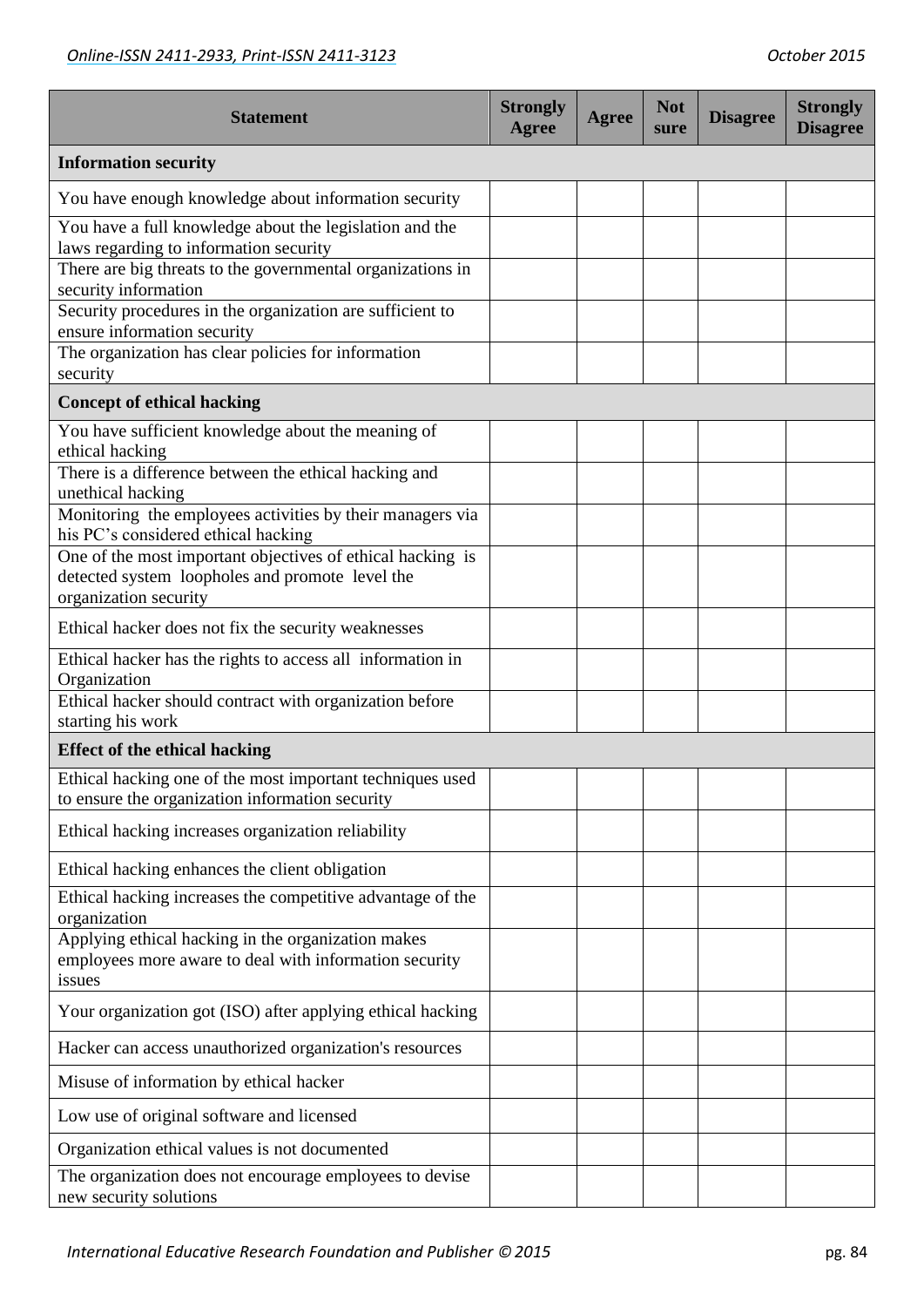| <b>Statement</b>                                                                                                                       | <b>Strongly</b><br>Agree | <b>Agree</b> | <b>Not</b><br>sure | <b>Disagree</b> | <b>Strongly</b><br><b>Disagree</b> |
|----------------------------------------------------------------------------------------------------------------------------------------|--------------------------|--------------|--------------------|-----------------|------------------------------------|
| <b>Information security</b>                                                                                                            |                          |              |                    |                 |                                    |
| You have enough knowledge about information security                                                                                   |                          |              |                    |                 |                                    |
| You have a full knowledge about the legislation and the<br>laws regarding to information security                                      |                          |              |                    |                 |                                    |
| There are big threats to the governmental organizations in<br>security information                                                     |                          |              |                    |                 |                                    |
| Security procedures in the organization are sufficient to<br>ensure information security                                               |                          |              |                    |                 |                                    |
| The organization has clear policies for information<br>security                                                                        |                          |              |                    |                 |                                    |
| <b>Concept of ethical hacking</b>                                                                                                      |                          |              |                    |                 |                                    |
| You have sufficient knowledge about the meaning of<br>ethical hacking                                                                  |                          |              |                    |                 |                                    |
| There is a difference between the ethical hacking and<br>unethical hacking                                                             |                          |              |                    |                 |                                    |
| Monitoring the employees activities by their managers via<br>his PC's considered ethical hacking                                       |                          |              |                    |                 |                                    |
| One of the most important objectives of ethical hacking is<br>detected system loopholes and promote level the<br>organization security |                          |              |                    |                 |                                    |
| Ethical hacker does not fix the security weaknesses                                                                                    |                          |              |                    |                 |                                    |
| Ethical hacker has the rights to access all information in<br>Organization                                                             |                          |              |                    |                 |                                    |
| Ethical hacker should contract with organization before<br>starting his work                                                           |                          |              |                    |                 |                                    |
| <b>Effect of the ethical hacking</b>                                                                                                   |                          |              |                    |                 |                                    |
| Ethical hacking one of the most important techniques used<br>to ensure the organization information security                           |                          |              |                    |                 |                                    |
| Ethical hacking increases organization reliability                                                                                     |                          |              |                    |                 |                                    |
| Ethical hacking enhances the client obligation                                                                                         |                          |              |                    |                 |                                    |
| Ethical hacking increases the competitive advantage of the<br>organization                                                             |                          |              |                    |                 |                                    |
| Applying ethical hacking in the organization makes<br>employees more aware to deal with information security<br>issues                 |                          |              |                    |                 |                                    |
| Your organization got (ISO) after applying ethical hacking                                                                             |                          |              |                    |                 |                                    |
| Hacker can access unauthorized organization's resources                                                                                |                          |              |                    |                 |                                    |
| Misuse of information by ethical hacker                                                                                                |                          |              |                    |                 |                                    |
| The organization Staff don't have enough information<br>about social engineering                                                       |                          |              |                    |                 |                                    |
| The staff do not accept accessing their personal<br>information by ethical hacker                                                      |                          |              |                    |                 |                                    |